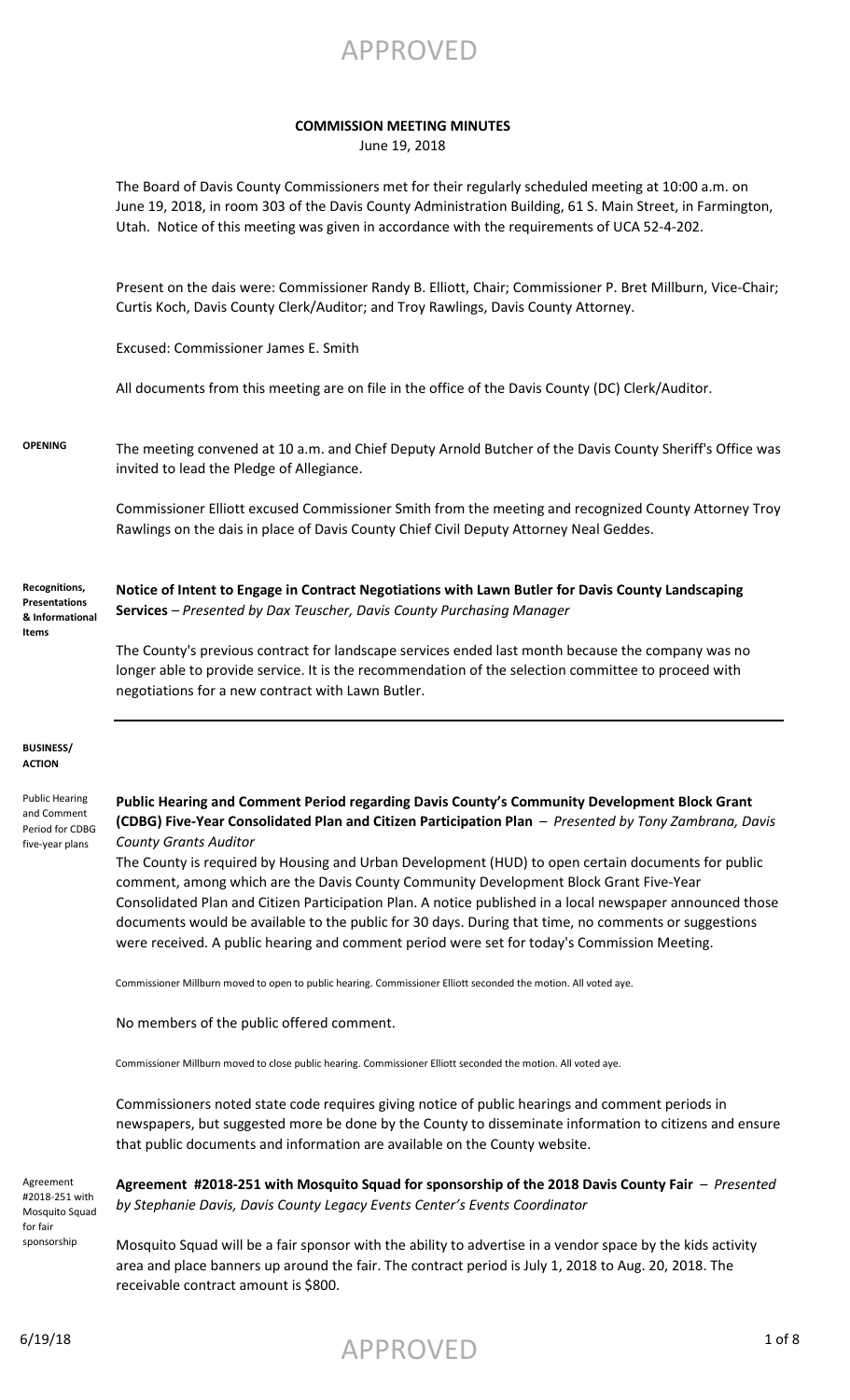# APPROVED

Motion to Approve: Com. Millburn Seconded: Com. Elliott Vote: All aye

Summary List #2018-252, May 2018 animal adoption agreements

**Summary List #2018-252 of May 2018 animal adoption agreements** – *Presented by Rhett Nicks, Davis County Animal Care & Control Director*

There were 58 animal adoptions in May of 2018, including one bird, 25 dogs, one ferret, and three rabbits. No total receivable amount was stated for the contracts.

> Motion to Approve: Com. Millburn Seconded: Com. Elliott Vote: All aye

Grant Award #2018-253 from Wasatch Front Regional Council for South Davis BRT corridor land use plan

**Grant Award #2018-253 from Wasatch Front Regional Council (WFRC); ratification of letter of concurrence and match agreement for land use plan for the South Davis Bus Rapid Transit (BRT) corridor**  – *Presented by Barry Burton, Davis County Community & Economic Development Director*

Davis County and Bountiful City were co-applicants, in 2016, for a land use connection grant from the Wasatch Front Regional Council. The grant allows local jurisdictions to do studies on how transportation systems will impact surrounding land uses and to get recommendations for best land use to obtain maximum benefit from transportation infrastructure. In this case, the study will focus on the impact of Bus Rapid Transit coming to South Davis. The total for the grant is \$75,000 with a match amount of \$5,000 each from Davis County and Bountiful City. The contract period is July 1, 2018 to July 1, 2019. The proposal is to ratify the application and approve the letter of concurrence and match agreement for \$5,000 payable from Davis County.

> Motion to Approve: Com. Millburn Seconded: Com. Elliott Vote: All aye

Commissioners noted this presentation was timely, as an agreement with UTA is expected soon for the South Davis BRT. The County was previously able to secure \$1.2 million from the State Legislature for the next phase of the project, which will be an environmental look at some of the early engineering.

Agreement #2018-254 with Chevron Products Co. for Tour of Utah sponsorship

## **Agreement #2018-254 with Chevron Products Co. for 2018 Tour of Utah sponsorship** – *Presented by Randy Cook, Davis County Tourism Manager*

This agreement is for Chevron to be a sponsor of the 2018 Tour of Utah. The contract period is July 1, 2018 to Aug. 31, 2018. The receivable contract amount is \$7,000.

> Motion to Approve: Com. Millburn Seconded: Com. Elliott Vote: All aye

Agreement #2018-255 with PEHP to administer Cafeteria Plan

**Agreement #2018-255 with Public Employees Health Plan (PEHP) to administer a Cafeteria Plan** – *Presented by Robin Kruger, Davis County Human Resources Benefits Coordinator*

The County has contracted with two new vendors for the open enrollment period: Public Employees Health Plan for 125 Cafeteria Flexible spending benefits and Sun Life Financial for disability and life insurance. This agreement is with PEHP to administer the Cafeteria Plan. The contract starts July 1, 2018 with an automatic renewal. The contract is neither payable nor receivable as each employee contributes \$2.50 per month as use-or-lose contributions.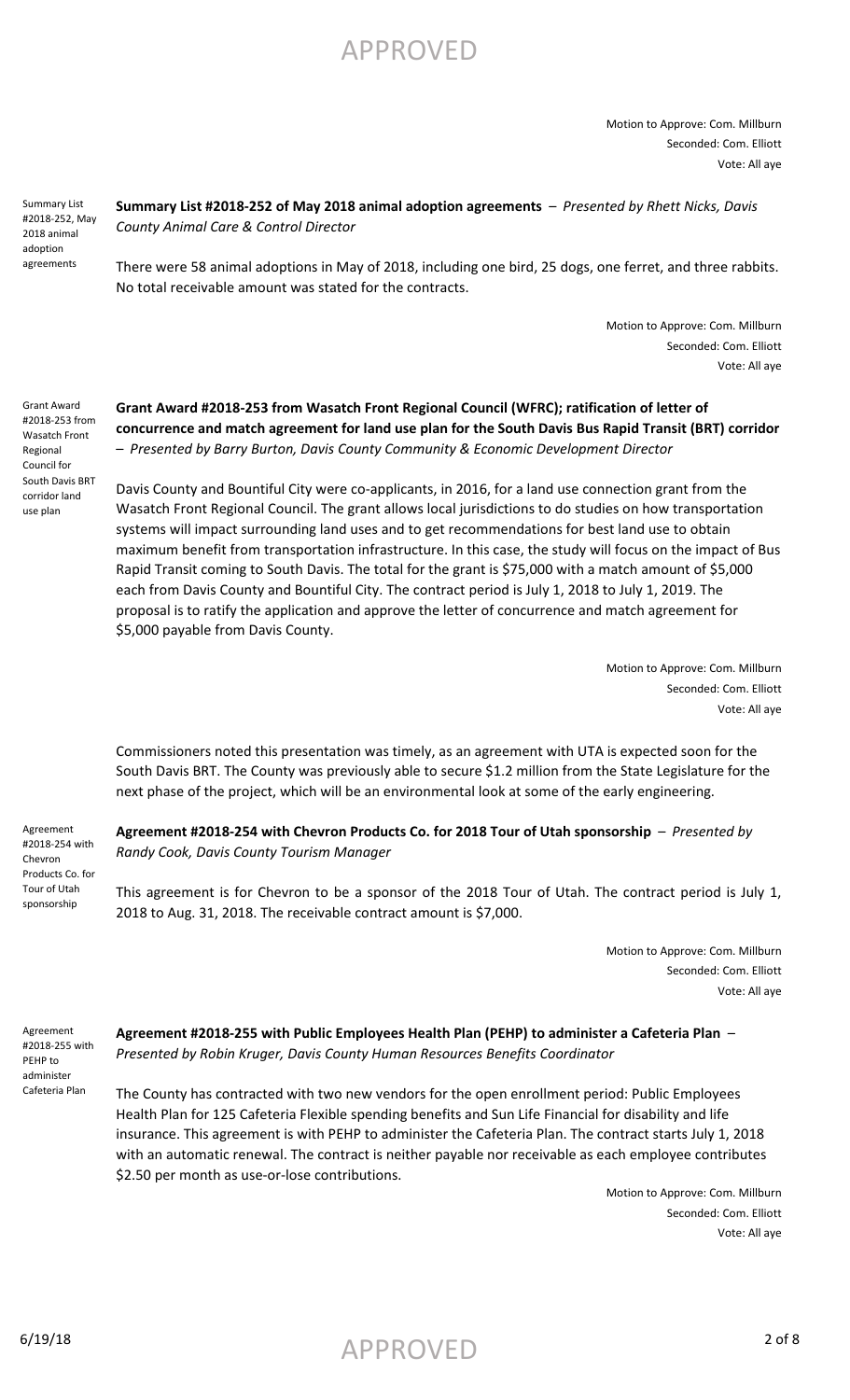**plan** – *Presented by Robin Kruger, Davis County Human Resources Benefits Coordinator*

APPROVED

Agreement #2018-256 with PEHP is for the insurance premium payment plan and designates eligible premium payments as 125 Cafeteria payments. The contract starts July 1, 2018 with an automatic renewal. [This contract is neither payable nor receivable.]

**Agreement #2018-256 with Public Employees Health Plan (PEHP) for an insurance premium payment** 

Motion to Approve: Com. Millburn Seconded: Com. Elliott Vote: All aye

Agreement #2018-257 with PEHP for 125 Cafeteria Plan and fees

Agreement #2018-256 with PEHP for insurance premium payment plan

> **Agreement #2018-257 with Public Employees Health Plan (PEHP) for the 125 Cafeteria Plan and fees** – *Presented by Robin Kruger, Davis County Human Resources Benefits Coordinator*

> This contract outlines the 125 Cafeteria plan and associated fees. The contract starts July 1, 2018 with an automatic renewal. [The payable contract amount is \$2.50 per month per enrollee.]

> > Motion to Approve: Com. Millburn Seconded: Com. Elliott Vote: All aye

Agreement #2018-258 with PEHP for 125 Cafeteria Plan-Limited Flex Spending Account Plan

**Agreement #2018-258 with Public Employees Health Plan (PEHP) for the 125 Cafeteria Plan-Limited Flexible Spending Account Plan** – *Presented by Robin Kruger, Davis County Human Resources Benefits Coordinator*

This contract with PEHP is for the 125 Cafeteria Plan - Limited Flexible Spending Account Plan. The contract starts July 1, 2018 with an automatic renewal. [The payable contract amount is \$2.50 per month per enrollee.]

> Motion to Approve: Com. Millburn Seconded: Com. Elliott Vote: All aye

Application #2018-259 to Sun Life Financial for group insurance

**Application #2018-259 to Sun Life Financial for group insurance** – *Presented by Robin Kruger, Davis County Human Resources Benefits Coordinator*

The County is contracting with Sun Life Financial for voluntary, basic and disability life insurance, and disability benefits. This contract is the group insurance application. The contract starts July 1, 2018 [with an automatic renewal]. The payable contract amount is .0461 percent of each \$100 salary, and basic life is 50 percent of premium.

> Motion to Approve: Com. Millburn Seconded: Com. Elliott Vote: All aye

Employer Information Form #2018- 260 to Sun Life Financial

**Employer Information Form #2018-260 to Sun Life Financial** – *Presented by Robin Kruger, Davis County Human Resources Benefits Coordinator*

Contract #2018-260, with Sun Life Financial, is the Employer Information Form. The contract starts July 1, 2018 [with an automatic renewal]. The payable contract amount is .0461 percent per \$100 salary, and basic life is 50 percent of premium.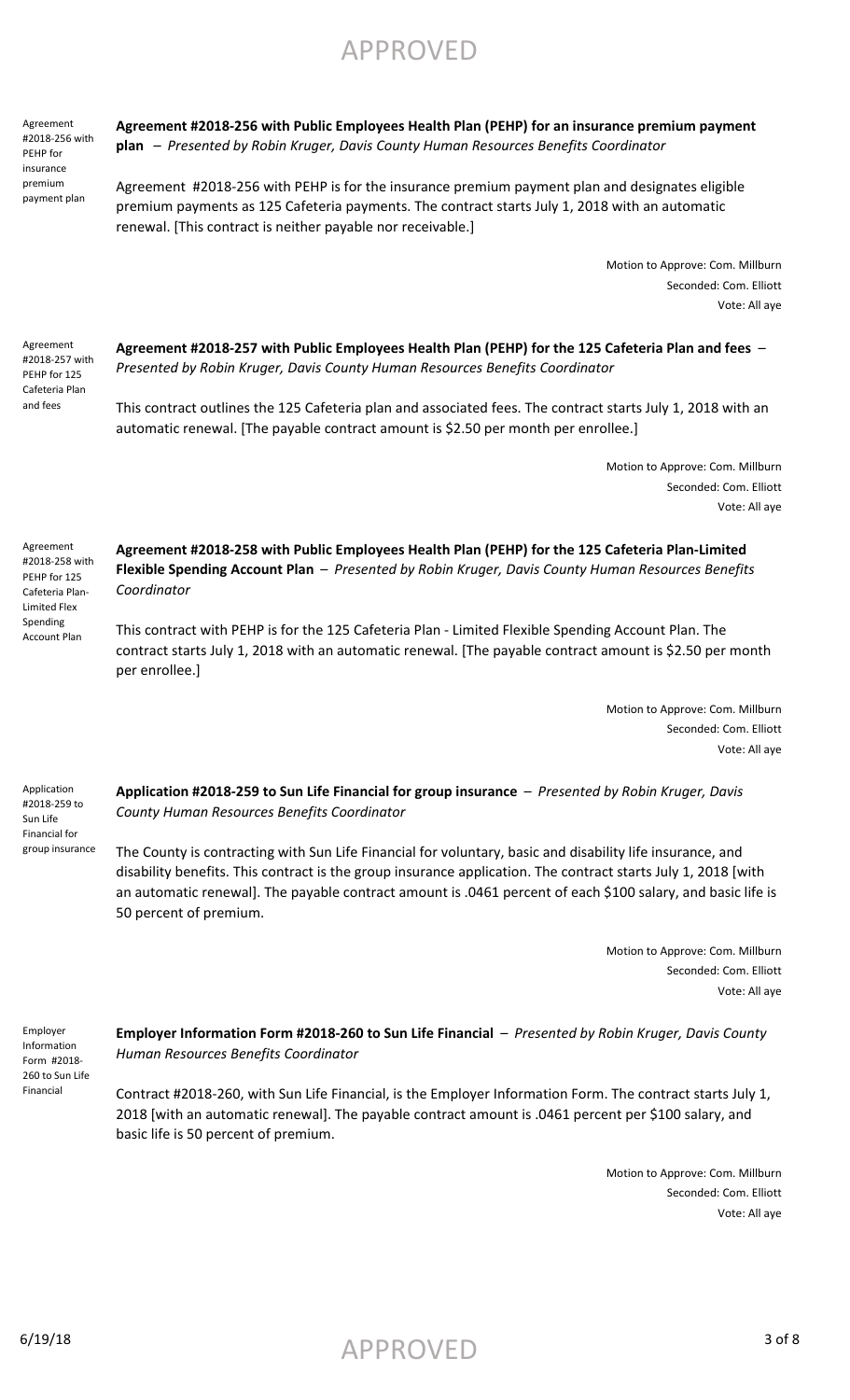APPROVED

Agreement #2018-261 with Sun Life for W-2 Tax Reporting **Agreement #2018-261 with Sun Life Financial for W-2 Tax Reporting** – *Presented by Robin Kruger, Davis County Human Resources Benefits Coordinator*

This contract with Sun Life Financial is an agreement for W-2 Tax Reporting Service. The contract starts July 1, 2018; no expiration date was stated. The contract is neither payable nor receivable.

> Motion to Approve: Com. Millburn Seconded: Com. Elliott Vote: All aye

Commissioners thanked Robin for her many years of service at the County taking care of benefits and payroll.

**Resolution #2018-262 to approve the interlocal agreement with Clinton City for dispatch services** – *Presented by Chief Deputy Arnold Butcher, Davis County Sheriff's Office*

Resolution #2018-262 is for approval of an interlocal agreement with Clinton City for dispatch services.

Motion to Approve: Com. Millburn Seconded: Com. Elliott Vote: All aye

Interlocal Agreement #2018-262 with Clinton City for dispatch services

Resolution #2018-262 to approve interlocal agreement with Clinton City for dispatch services

> **Interlocal Agreement #2018-262 with Clinton City to provide fire and police dispatch services** – *Presented by Chief Deputy Arnold Butcher, Davis County Sheriff's Office*

The interlocal agreement with Clinton City is to provide fire and police dispatch services. The contract period is July 1, 2018 to [June] 30, 2019. The annual receivable contract amount is \$33,037.52 for fire dispatch and \$38,862 for police dispatch.

> Motion to Approve: Com. Millburn Seconded: Com. Elliott Vote: All aye

Resolution #2018-263 to approve interlocal agreement with Kaysville City for dispatch

services

**Resolution #2018-263 to approve the interlocal agreement with Kaysville City for dispatch services** – *Presented by Chief Deputy Arnold Butcher, Davis County Sheriff's Office*

Resolution #2018-263 is for approval of an interlocal agreement with Kaysville City for dispatch services.

Motion to Approve: Com. Millburn Seconded: Com. Elliott Vote: All aye

Interlocal Agreement #2018-263 with Kaysville City for dispatch services

**Interlocal Agreement #2018-263 with Kaysville City to provide fire and police dispatch services** – *Presented by Chief Deputy Arnold Butcher, Davis County Sheriff's Office*

The interlocal agreement with Kaysville City is to provide fire and police dispatch services. The contract period is July 1, 2018 to [June] 30, 2019. The annual receivable contract amount is \$45,991.08 for fire dispatch and \$61,722 for police dispatch.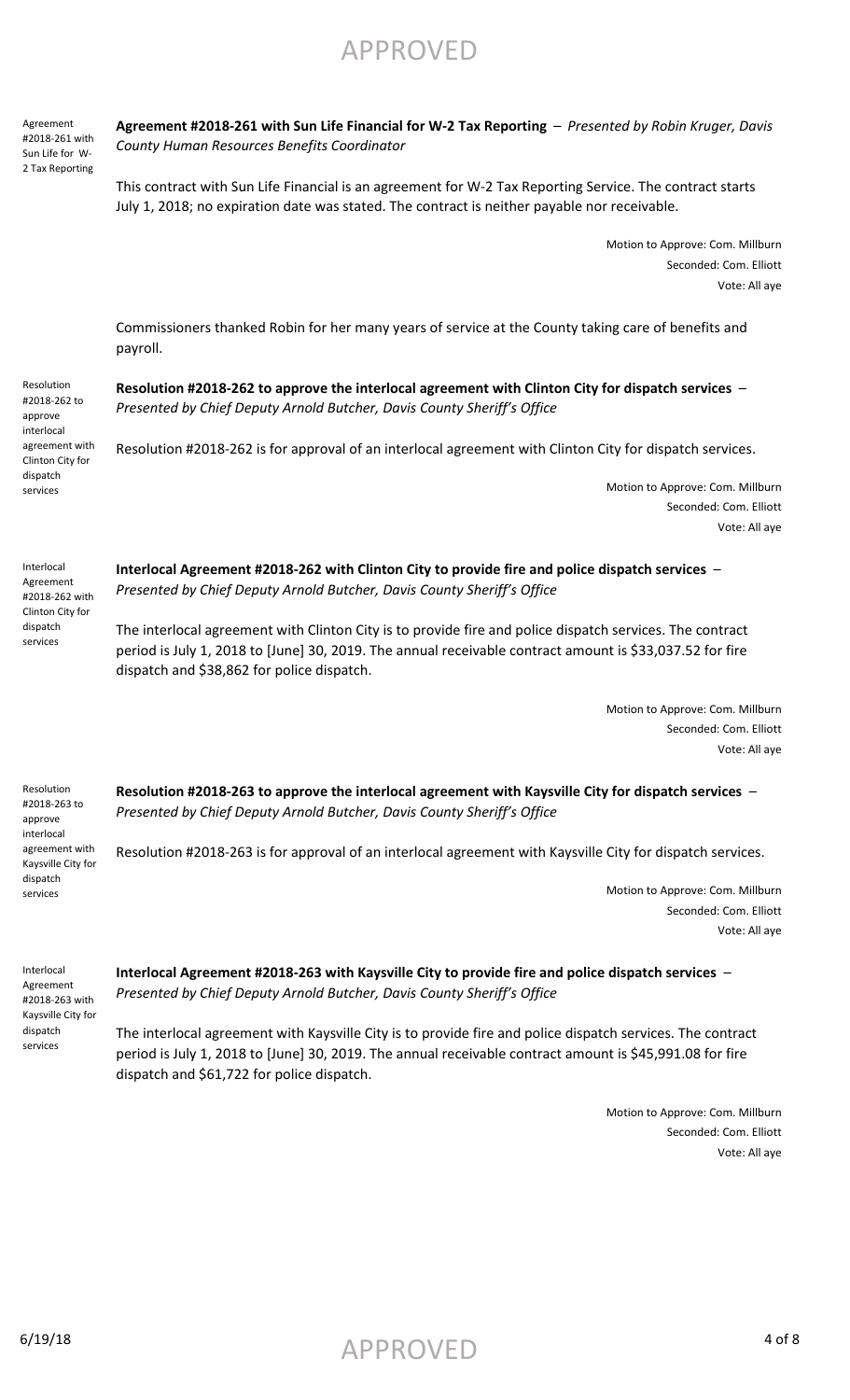APPROVED

Resolution #2018-264 adopting the 2018 Certified Tax Rates for Davis County

**Resolution #2018-264 adopting the 2018 Certified Tax Rates for Davis County** – *Presented by Curtis Koch, Davis County Clerk/Auditor*

Property tax rates and revenues for the governing body of Davis County were presented as follows:

• For General Operations a tax rate of .001209, which will generate \$26,749,641; of that amount, there's roughly \$980,000 in new growth over the 2017 tax year.

• The Interest and Sinking Fund/Bond, which covers the jail expansion, has a rate of .000062 generating \$1,376,000.

• For Flood Control the tax rate will be .000217, generating revenues of \$4,801,218.

• For the Health Fund the tax rate will be .000226, generating revenues of \$5,000,347.

• For Paramedic the tax rate will be .000130, generating revenues of \$2,876,306.

The total tax rate for Davis County for Tax year 2018 will be .001844, generating \$40,803,512.

The 2018 Tax Rates, as levied by Davis County, were presented. A change was made this year breaking out Flood Control, Health and Paramedic. This is not a tax increase. Breaking these items out is allowed in state statute and provides greater transparency and gives those departments a better opportunity for longterm planning. Flood Control and Health are being broken out at the budgeted amount and presented as a transfer in the 2018 budget. Paramedic did have a rate levy in 1983, which was rolled into General Operations in the 1990s. The current rate for Paramedic reflects a change made in 2005 to share funding with a growth factor with South Davis Metro Fire and Layton City as they also provide paramedic service (50 percent to the County and 25 percent each to the other two entities). There is a growth factor for Flood Control and Health.

A question was raised about whether breaking out these services could set a precedence for other departments, impacting efficiency in budgeting. Commissioners were informed it's unlikely because these are the only significant operational areas where it's known to be allowed by state statute. Commissioners recommended steps be taken to educate citizens, who will see more lines on their property valuations and tax notices, that they aren't being charged for additional services. Curtis said staff will accept questions from taxpayers as an opportunity to educate. He also said the State Tax Commission was complimentary of this change as a step toward greater transparency.

> Motion to Approve Davis County Tax Rates: Com. Millburn Seconded: Com. Elliott Vote: All aye

The rates for the Multicounty Assessing and Collecting Levy and the County Assessing and Collecting Levy are generated by the State. They are provided to the County and are used for offsetting the collection and administration of taxes.

The tax rate for the governing body of Multicounty Assessing and Collecting Levy for Tax Year 2018 is .000009, generating a revenue of \$208,655.

It was noted by the Commission that the County has no control of this rate and the revenue does not cover the cost to perform that service.

> Motion to Approve MultiCounty Assessing and Collecting Tax Rates: Com. Millburn Seconded: Com. Elliott Vote: All aye

The tax rate for the governing body of County Assessing and Collecting Levy for Tax Year 2018 is set at .000193, generating a revenue of \$4,497,787.

It was noted by the Commission that the County does not adjust this rate, either. Any additional revenues needed for this function fall under General Fund, which the County can control.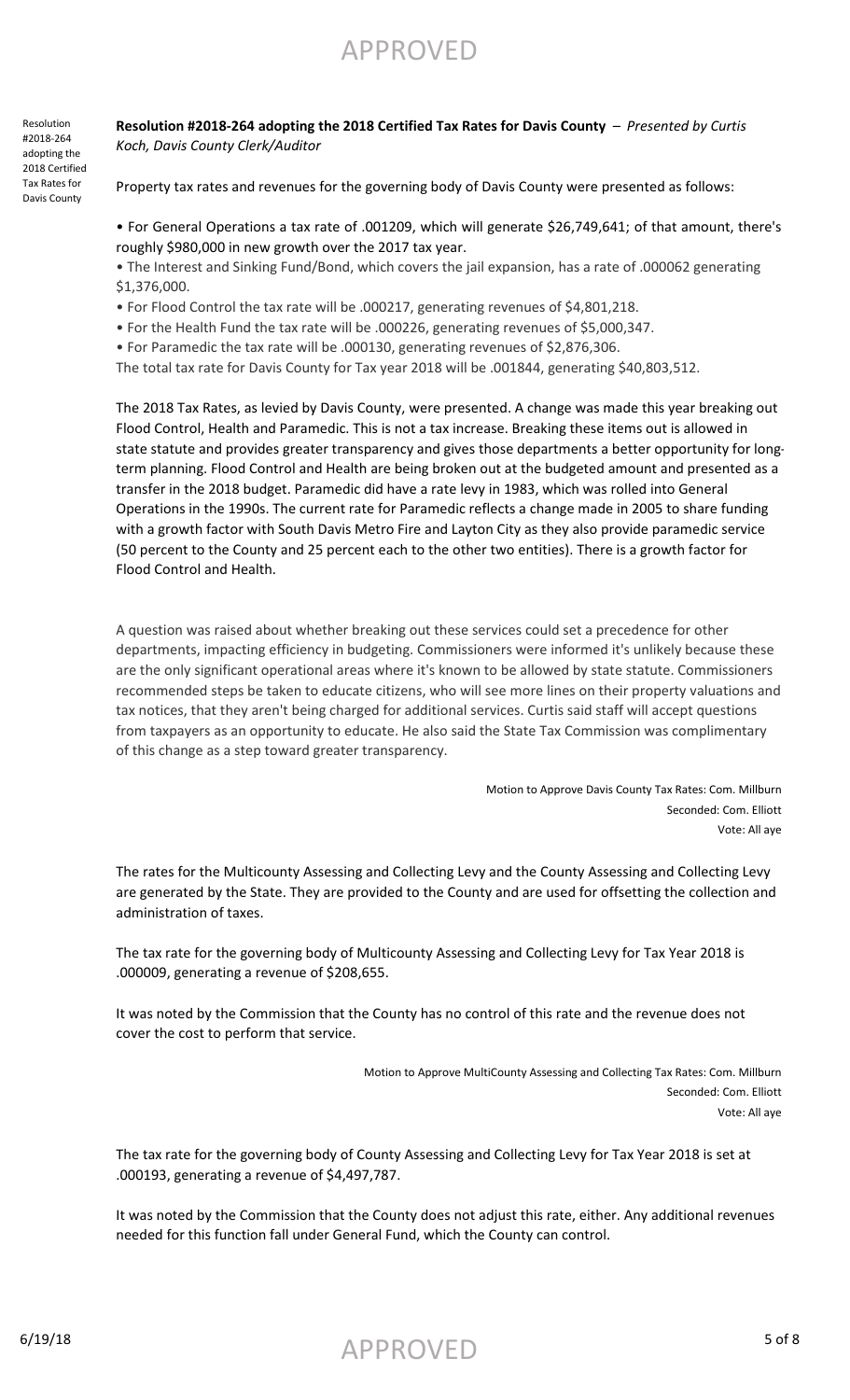## APPROVED

Motion to Approve County Assessing and Collecting Tax Rates: Com. Millburn Seconded: Com. Elliott Vote: All aye

The tax rate for the governing body of Davis County Service Area #1 (the unincorporated area of the County) for Tax Year 2018 is set at .000913, generating total revenue of \$662,208.

> Motion to Approve Tax Rates for Special Service Area #1: Com. Millburn Seconded: Com. Elliott Vote: All aye

The tax rate for the governing body of County Library for Tax Year 2018 is set at .000349, generating \$7,720,573.

> Motion to Approve Davis County Library Tax Rates: Com. Millburn Seconded: Com. Elliott Vote: All aye

See attachments B1-B5 as presented.

Commissioner Millburn moved to recess to Board of Equalization. Commissioner Elliott seconded the motion. All voted aye.

### **BOARD OF EQUALIZATION**

Property Tax Register was presented by Curtis Koch, Davis County Clerk/Auditor. Property Tax Register

Under Auditor's adjustments:

• Two tax exempt requests – One request is recommended for exempt status and the second is not recommended for exempt status.

• Corrections – Five corrections for 2017 tax abatements for veteran exemptions.

Under Assessor adjustments:

• Personal property waivers, recorded at various waiver amounts.

• Corrections – Various Assessor-initiated corrections for various amounts.

Motion to Approve: Com. Millburn Seconded: Com. Elliott Vote: All aye

Commissioner Millburn moved to reconvene Commission meeting. Commissioner Elliott seconded the motion. All voted aye.

### **CONSENT ITEMS**

**Check Registers** Check Registers were approved. Check Registers

> Motion to Approve: Com. Millburn Seconded: Com. Elliott Vote: All aye

**Indigent Hardship Abatement Register** Motion to approve indigent abatement for Mary J. Frederickson. Indigent Hardship Abatement Register

 $APPROVED$  6019/18 6 of 8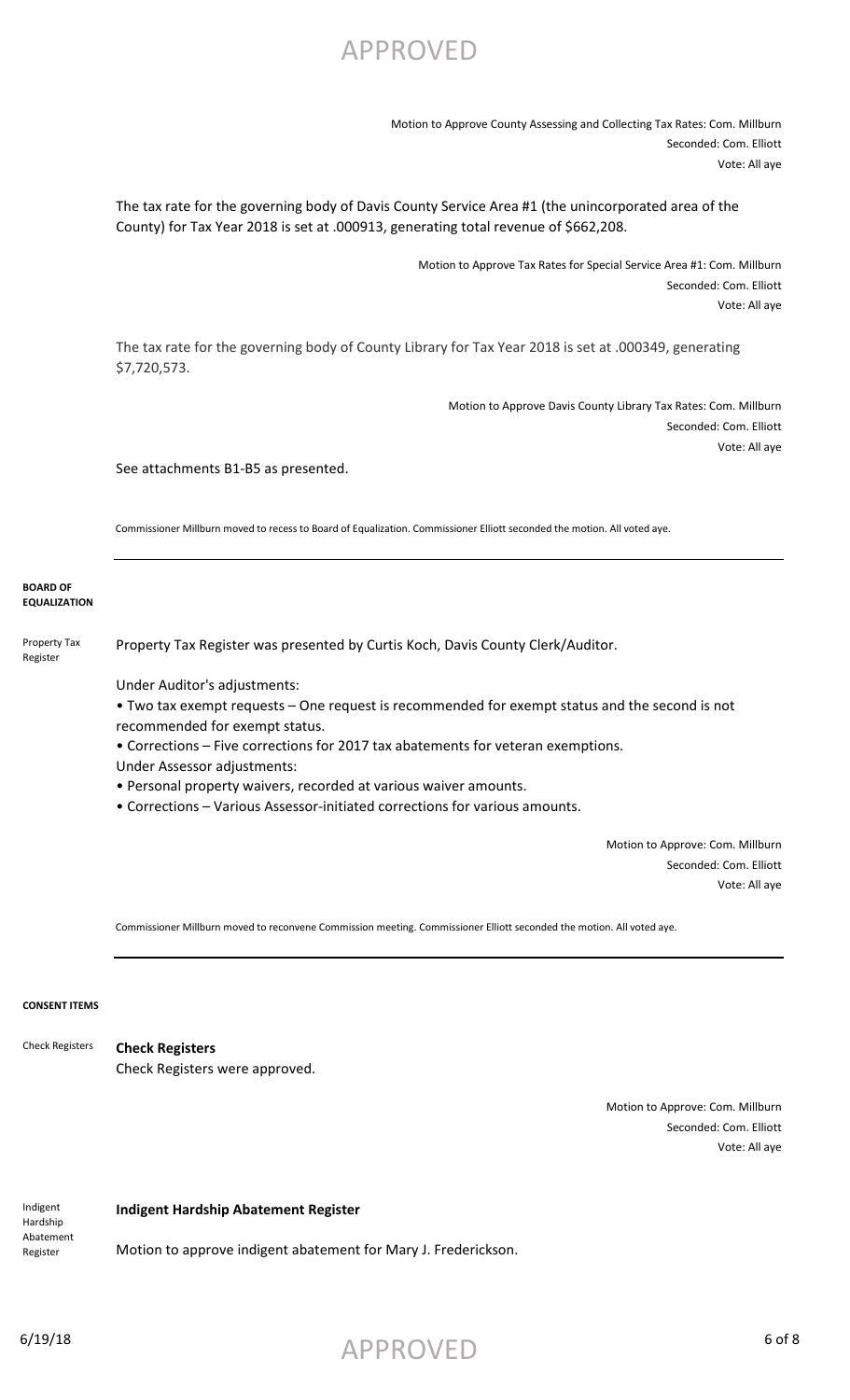## APPROVED

Motion to Approve: Com. Millburn Seconded: Com. Elliott Vote: All aye

Motion to approve indigent abatement for Jennifer Gunnell.

Motion to Approve: Com. Millburn Seconded: Com. Elliott Vote: All aye

Motion to approve indigent abatement for Kent W. Manning.

Motion to Approve: Com. Millburn Seconded: Com. Elliott Vote: All aye

Motion to approve indigent abatement for Barbara Ann Williams.

Motion to Approve: Com. Millburn Seconded: Com. Elliott Vote: All aye

Commission Meeting Minutes

**Meeting Minutes**

Meeting minutes for May 29, 2018 and June 5, 2018 were approved, as were minutes of the May 31, 2018 work session.

| <b>COMMISSION</b><br><b>COMMENTS</b> |                                                                                                                                                                                                                                                                                  |
|--------------------------------------|----------------------------------------------------------------------------------------------------------------------------------------------------------------------------------------------------------------------------------------------------------------------------------|
| Com. Elliott                         | Commissioner Elliott thanked Nina [Morse] for her work at the County, doing social media outreach and<br>newsletters to let people know what the County does for them and that tax dollars are wisely spent. She is<br>moving to a new position at the federal level.            |
| Com. Millburn                        | Commissioner Millburn also thanked Nina and said the position will be posted soon because its purpose is<br>to improve transparency and communication with citizens.                                                                                                             |
| County<br>Attorney                   | Troy Rawlings took the opportunity to thank Commissioner Millburn. The Davis County Attorney's Office is<br>better off and in better shape – with better moral, better resources and better staffing levels – with<br>Commissioner Millburn than it would have been without him. |
| <b>PUBLIC</b><br><b>COMMENTS</b>     |                                                                                                                                                                                                                                                                                  |
|                                      | There were no public comments.                                                                                                                                                                                                                                                   |
| <b>CLOSED</b><br><b>SESSION</b>      | Commissioner Millburn motioned to adjourn to a closed session for reasons permitted under UCA 52-4-<br>205. Commissioner Elliott seconded the motion. All voted aye.                                                                                                             |
|                                      | The closed session began at 10:48 a.m.                                                                                                                                                                                                                                           |
|                                      | Returned from closed session at 11:47 a.m. No action was taken.                                                                                                                                                                                                                  |
| <b>MEETING</b><br><b>ADJOURNED</b>   | Open meeting was adjourned at 11:47 a.m.                                                                                                                                                                                                                                         |